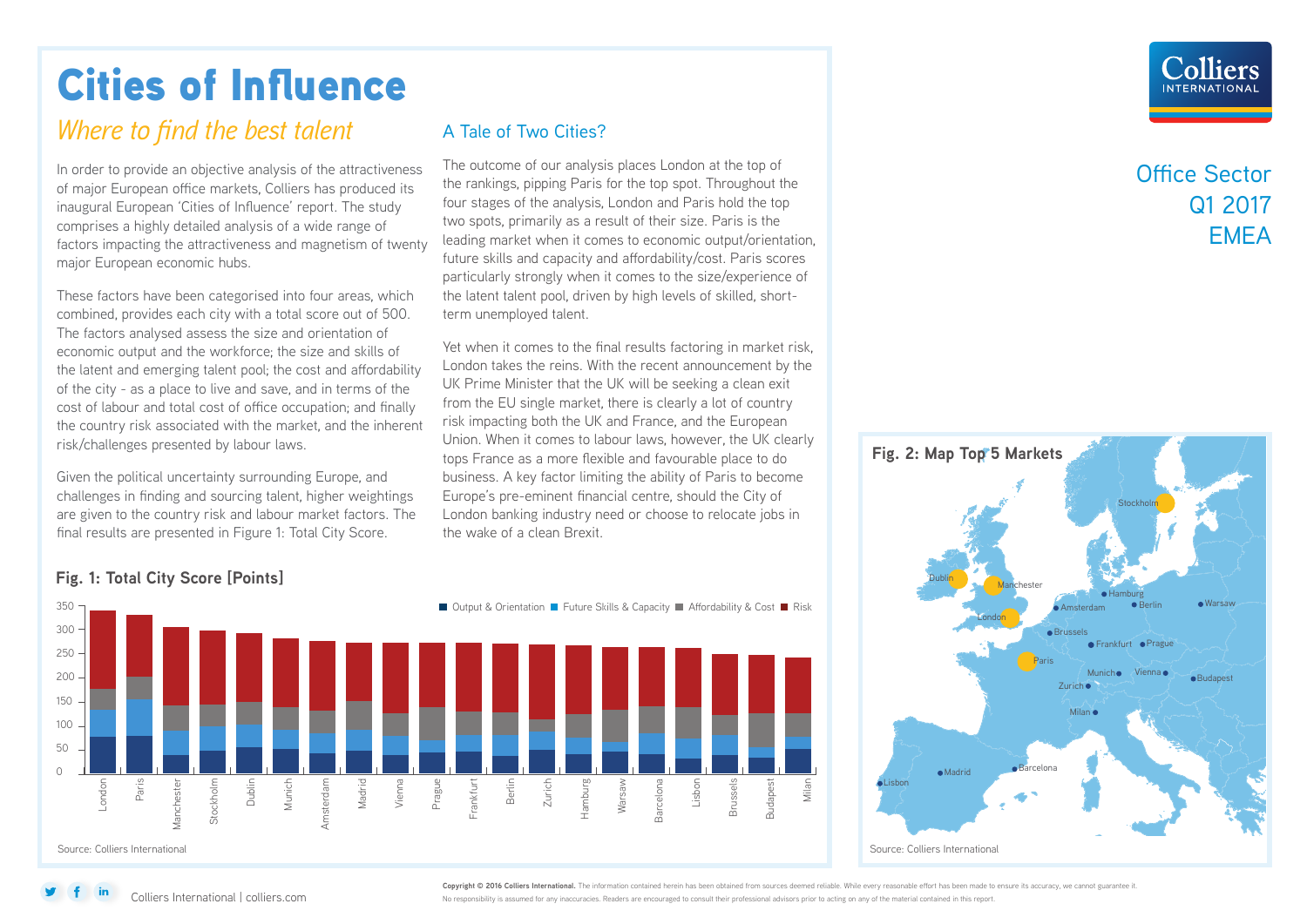## The Top Five

Outside of the big two markets, Manchester, Stockholm and Dublin are the three cities which feature most highly at 3rd, 4th and 5th place, respectively. Interestingly, Manchester jumps up the rankings to get into 3rd spot having occupied 6th place until the country risk/labour market factors are accounted for. After the first stage: 'Output and Orientation', Manchester was as low as 17th, but the combination of high scores for it's strong latent talent/future skills pool, high affordability and low cost combine to move the market up the rankings. Good news for the Northern Powerhouse policy makers.

Stockholm comes in at number four, as a steady strong performer throughout all sectors. The current orientation of the economy and the skills/experience of the inherent workforce put the market at the forefront when it comes to building a digitally sophisticated economy. Dublin also does very well, for very similar reasons. Strong English language skills and proficiency are also a clear advantage for these cities over other European locations, as are the more liberal, transparent labour markets in situ. Dublin actually has a higher English language proficiency ratio than multi-cultural London, second only to Manchester.



## The Mid-table Markets

Outside of the top 5, there is only 20 points dividing Munich in 6th down to Lisbon in 17th. This is despite some significant differences in the cities filling these positions. A closer look at the various components provides the answers as to why some markets fare better than others, but some general factors also apply.

The Spanish markets of Madrid and Barcelona both have strong affordability/cost scores, and high latent talent pools, but suffer from a high country/labour market risk factor. This knocks Madrid from 3rd to 8th, and Barcelona from 7th to 16th.

The main German cities only hit the top five once, in the shape of Munich, but cost/affordability and future talent factors prevent it from staying in this position. Most surprising is the continual low score of Berlin, but an examination of the workforce/economic orientation of the city highlights an overdependence on the public sector, despite all the positive growth surrounding the development of tech, media and telecoms operators in the city. The subsequent talent and affordability/ cost factors are never enough to move it from this low-scoring start. Frankfurt suffers primarily from a lack of capacity, and **Fig. 3: English Language Proficiency** being relatively expensive versus other European cities.

## **Fig. 4: Affordability & Cost Factors**

A high score = low cost

 $80$ ■ Affordability Factors ■ Labour Market Cost ■ Office Space Parameters



## The Low-scoring Markets: Risk or Opportunity?

The bottom ranking markets features Milan, Budapest and Brussels. Both Brussels and Milan are hindered by high relative costs, and high country market risk. Brussels (Belgium) has the weakest score of all countries from a labour market regulation perspective, and post the Italian referendum this position isn't much better for Milan.

The Budapest score is also hindered by high country risk, but limited economic output/market orientation and future skills/ capacity also play a role. The latter factor tends to negatively impact all German and Central Eastern European cities, given their concerns over a declining workforce.

Despite having low scores in this broad analysis, some of the low scoring markets may be viewed as providing strong potential, particularly those which score strongly from a cost and affordability perspective. This is especially the case for the southern European markets of Madrid, Barcelona and Lisbon, and CEE markets of Warsaw, Prague and Budapest. It does beg the question, what price occupiers place on country/labour market risk.

## **Fig. 5: Risk Factors**



Copyright © 2016 Colliers International. The information contained herein has been obtained from sources deemed reliable. While every reasonable effort has been made to ensure its accuracy, we cannot guarantee it No responsibility is assumed for any inaccuracies. Readers are encouraged to consult their professional advisors prior to acting on any of the material contained in this report.